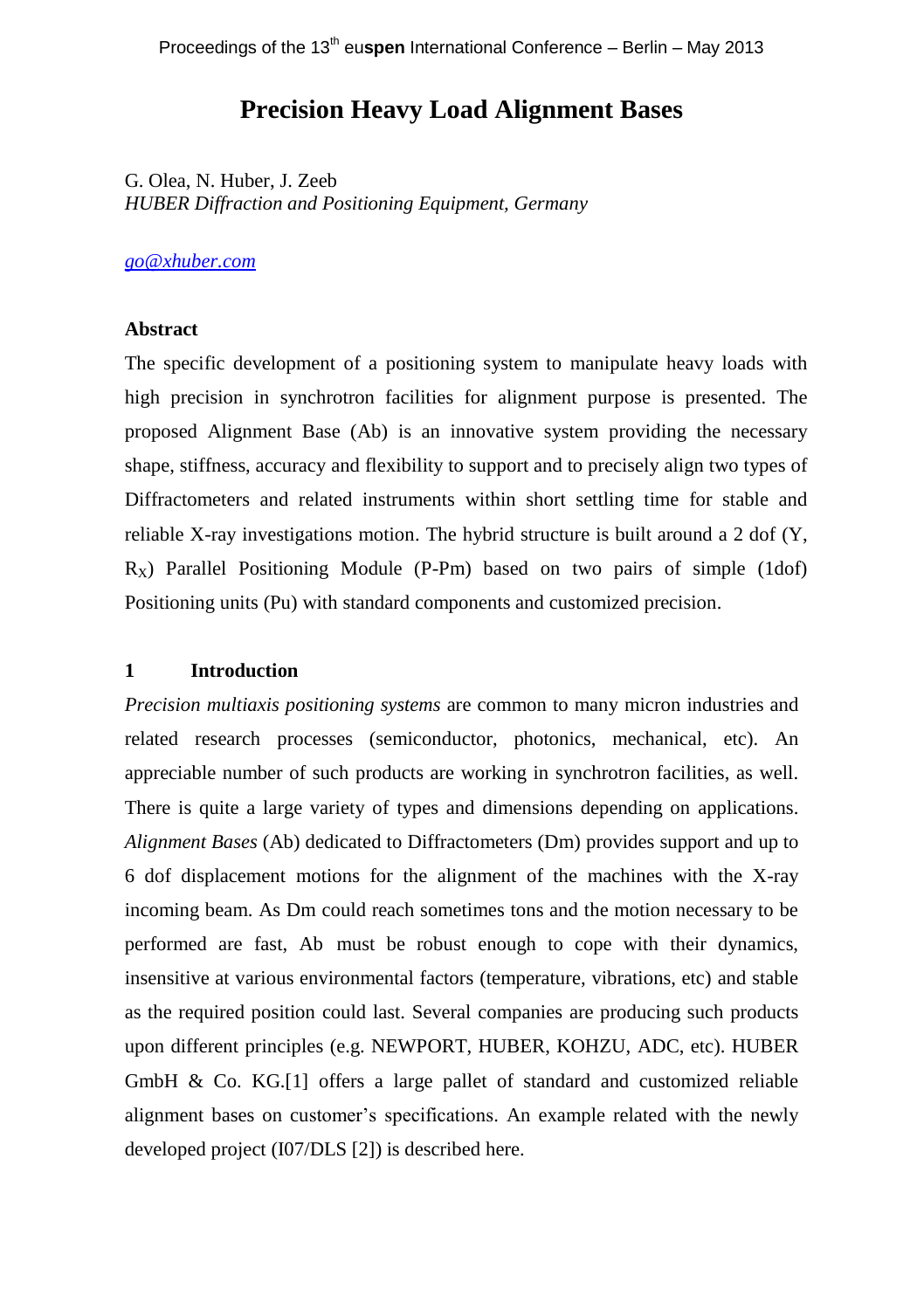#### **2 Design Requirements**

The I07 Diffractometers (Dm1&Dm2) have been developed to investigate the atomic structure of materials (surface/interfaces) using specific diffraction techniques (GIXD, GISAXS, XRR)[3]. They are complex heavy equipment, where the correlated motions-Sample(S), Detector (D) and the additional Optical instruments (Op) with the incoming X-ray beam must be with high precision [4] performed relative fast and for a desired position to stay longer time(days). In order to achieve all these, several *alignment processes* are to be done. Briefly, they consist in coinciding the Dm (virtual) center  $(C_{Dm})$  with that of the beam(spot) center  $(C_{B})$ ; or, at least no far then an acceptable error interval (sphere of confusion/SoC). Initially, before the first X-ray investigations even start, Dm longitudinal axis should be aligned with that of the X-ray beam, Fig.1 soon after are fixed along beam.



Fig.1 Alignment base (Ab) - Geometrical & Motion Specifications

The alignments process includes: (a) roughly and (b) fine displacements.(a)The table is sent in 0 position (zero point); motion parameters are *initialized* and geometrical parameters and errors (e.g. table horizontality) checked by using standard metrological devices (bubble levels).Then the table is set to *nominal position* (h=256mm), using  $h_B$ ,  $h_D$  - Xray beam, Dm heights; the coincidence with  $h_B$ verified with optical devices (laser theodolite). Finally(b), the table will be moved in a dedicated fixed position inside of the range( $Y/X=\pm 50$ mm) for X-ray investigation. During these steps (setling and final) several precision motions are to be done (X,Y,Rx,Rz), Z-beam axis; the required range and accuracy are included in the table.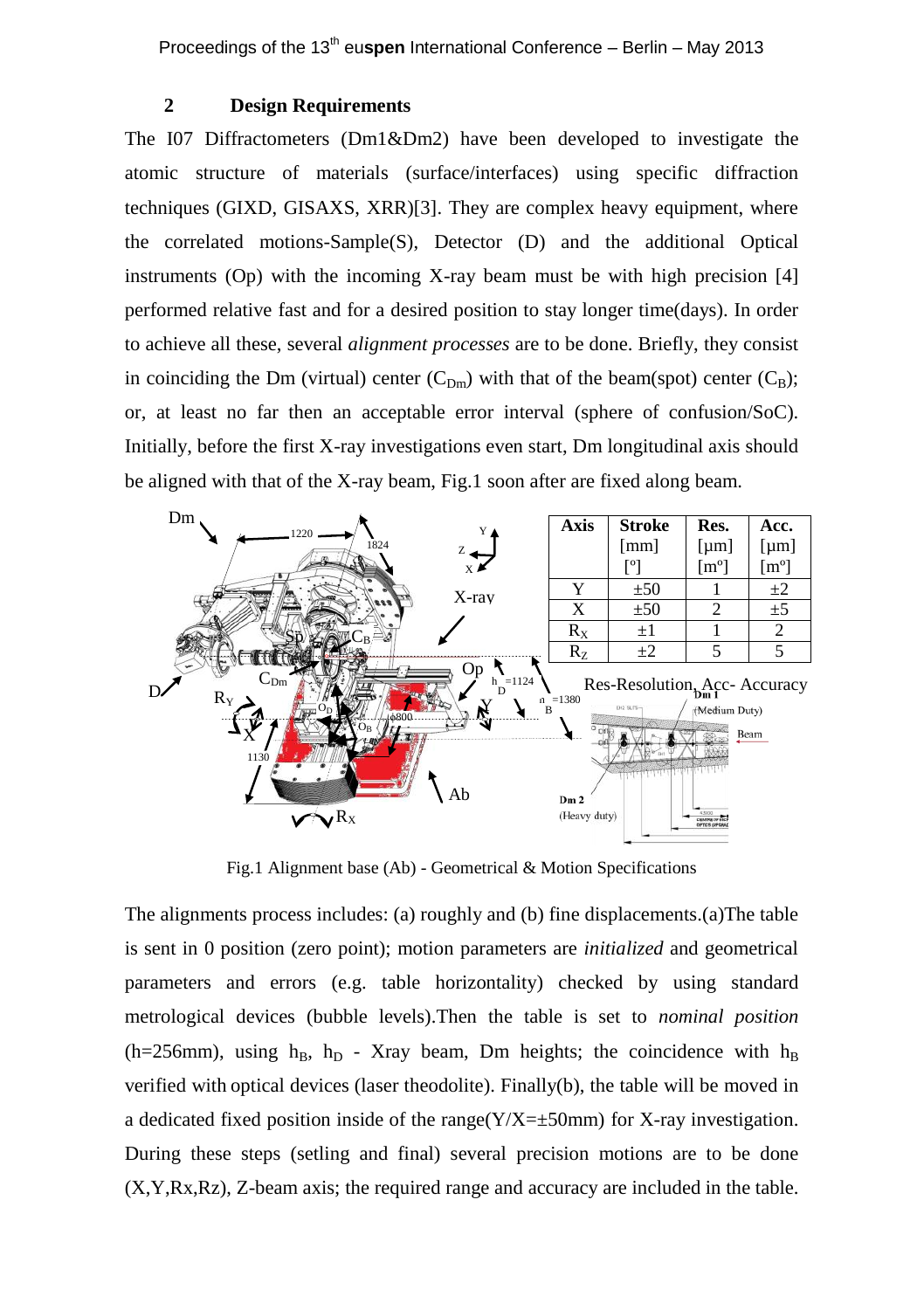#### **3 Conceptual Design**

A system providing all requirements from above (dof, stroke, accuracy) for approx. one (1) ton eccentric dynamics load must be stiff enough, precise and if possible flexible/reconfigurable (for two Dm) for costs reasons. A *Parallel Kinematic*(PK) architecture could cope with [5]. The *basic* topology consists from a planar 2(1**1**1)- 11 (**1**-actuated pair) multiplied twice in space. The symmetrically 2-2(R**P**R)-PR geometry of the *mechanism,* Fig.2 comprises two(2) active RPR (coupled) and two passive PR (pillars) kinematic chains (R-revolute, P-prismatic) delivering 2 dof  $(Y,R<sub>x</sub>)$ . Two other simple linear motions/1dof which direct and/or indirect contribute to the alignment (X,Rz) completes the hybrid structure.



Fig.2 Design (CAD&Integration) and Kinematics Principle (Geometry&Topology)

The *design concept* has been adapted to the scope; it consists from a *modular approach* built around the Parallel Positioning module (P-Pm). It includes a stiff base (B) and flat table (T)-moved by: a) two pair (P1,P2) of motorized-active (Pu11/Pu12; P21/P22) and b) passive (Pu\_1/Pu\_2) Positioning units (Pu). Each of single active Pu comprises: a) actuation-motor(m), b) transmission mechanism-gearheads (h11-5:1), jack units  $(i11,p=6mm)$  and c) bolted joints(bushes) which are coupled with a bar (Cp). Some components are slightly modified from commercial ones for an increased stiffness and/or precision. P-Pm includes also two types of linear (L) and angular (A) limit switches. On the top of the table, two Pu  $(PuX1\&PuX2)$  along X axis are integrated. *PuX1* is consisting from three linear guides and double carriages assuring